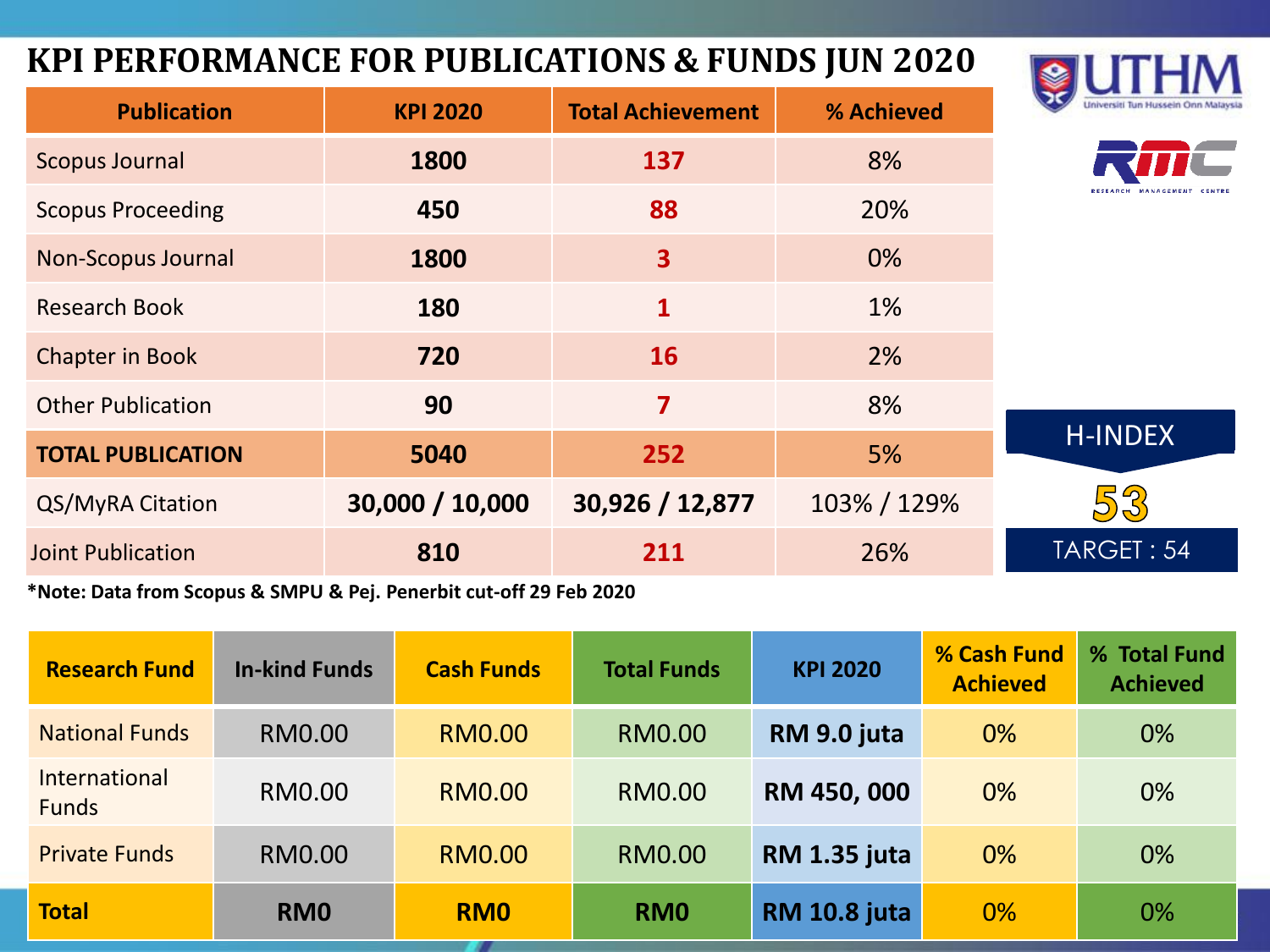## **PUBLICATIONS BY FACULTY**



| <b>Faculty</b> | <b>Scopus Journal</b> |                | <b>Scopus Proceeding</b> |                | <b>Non-Scopus</b><br><b>Journal</b> | <b>Research Book</b>                 | <b>Chapter in Book</b>                       | <b>Other</b><br>publication |
|----------------|-----------------------|----------------|--------------------------|----------------|-------------------------------------|--------------------------------------|----------------------------------------------|-----------------------------|
|                | <b>Scopus</b>         | <b>SMPU</b>    | <b>Scopus</b>            | <b>SMPU</b>    | <b>SMPU</b>                         | <b>SMPU &amp;</b><br><b>Penerbit</b> | <b>Scopus, SMPU &amp;</b><br><b>Penerbit</b> | <b>SMPU</b>                 |
| <b>FKAAB</b>   | 19                    | $\overline{0}$ | 28                       | $\overline{0}$ | $\overline{0}$                      | $\overline{0}$                       | 7                                            | $\boldsymbol{0}$            |
| <b>FKEE</b>    | 38                    | 9              | $\overline{7}$           | $\overline{0}$ | $\overline{0}$                      | $\boldsymbol{0}$                     | $\mathbf{1}$                                 | $\mathbf{1}$                |
| <b>FKMP</b>    | 13                    | 3              | 9                        | $\theta$       | $\overline{0}$                      | $\theta$                             | $\mathbf{1}$                                 | $\boldsymbol{0}$            |
| <b>FPTV</b>    | $\mathbf{1}$          | $\overline{3}$ | $\overline{0}$           | $\overline{0}$ | $\overline{0}$                      | $\overline{0}$                       | $\overline{0}$                               | $\boldsymbol{0}$            |
| <b>FPTP</b>    | 8                     | $\overline{3}$ | 3                        | 3              | $\mathbf{1}$                        | $\overline{0}$                       | $\overline{0}$                               | $\boldsymbol{0}$            |
| <b>FAST</b>    | 21                    | 14             | $\overline{0}$           | $\overline{0}$ | $\overline{0}$                      | $\overline{0}$                       | $\overline{0}$                               | $\mathbf{1}$                |
| <b>FSKTM</b>   | 18                    | $\mathbf{1}$   | 33                       | $\mathbf{1}$   | $\theta$                            | $\overline{7}$                       | $\theta$                                     | $\overline{0}$              |
| <b>FTK</b>     | 14                    | 12             | $\overline{4}$           | $\mathbf{1}$   | $\mathbf{1}$                        | $\overline{2}$                       | $\overline{2}$                               | $\overline{4}$              |
| <b>PPB</b>     | $\theta$              | $\mathbf{1}$   | $\overline{0}$           | $\overline{0}$ | $\mathbf{1}$                        | $\mathbf{1}$                         | $\overline{0}$                               | $\overline{0}$              |
| <b>PPD</b>     | $\overline{0}$        | $\overline{0}$ | $\overline{3}$           | $\theta$       | $\theta$                            | $\mathbf{1}$                         | $\overline{0}$                               | $\mathbf{1}$                |
| <b>PPUK</b>    | $\overline{2}$        | $\mathbf{1}$   | $\theta$                 | $\theta$       | $\theta$                            | $\overline{0}$                       | $\overline{0}$                               | $\boldsymbol{0}$            |
| <b>NA</b>      | $\overline{3}$        | $\overline{0}$ | $\overline{0}$           | $\theta$       | $\theta$                            | $\mathbf{1}$                         | $\boldsymbol{0}$                             | $\boldsymbol{0}$            |
| Other PTJ      | $\overline{0}$        | $\overline{0}$ | $\mathbf{1}$             | $\overline{0}$ | $\overline{0}$                      | $\overline{0}$                       | $\theta$                                     | $\boldsymbol{0}$            |
| <b>Total</b>   | 137                   | 47             | 88                       | 5              | 3                                   | 12                                   | 11                                           | 7                           |

**\*Note: Data from Scopus & SMPU & Pej. Penerbit cut-off 29 Feb 2020**

With Wisdom, We Explore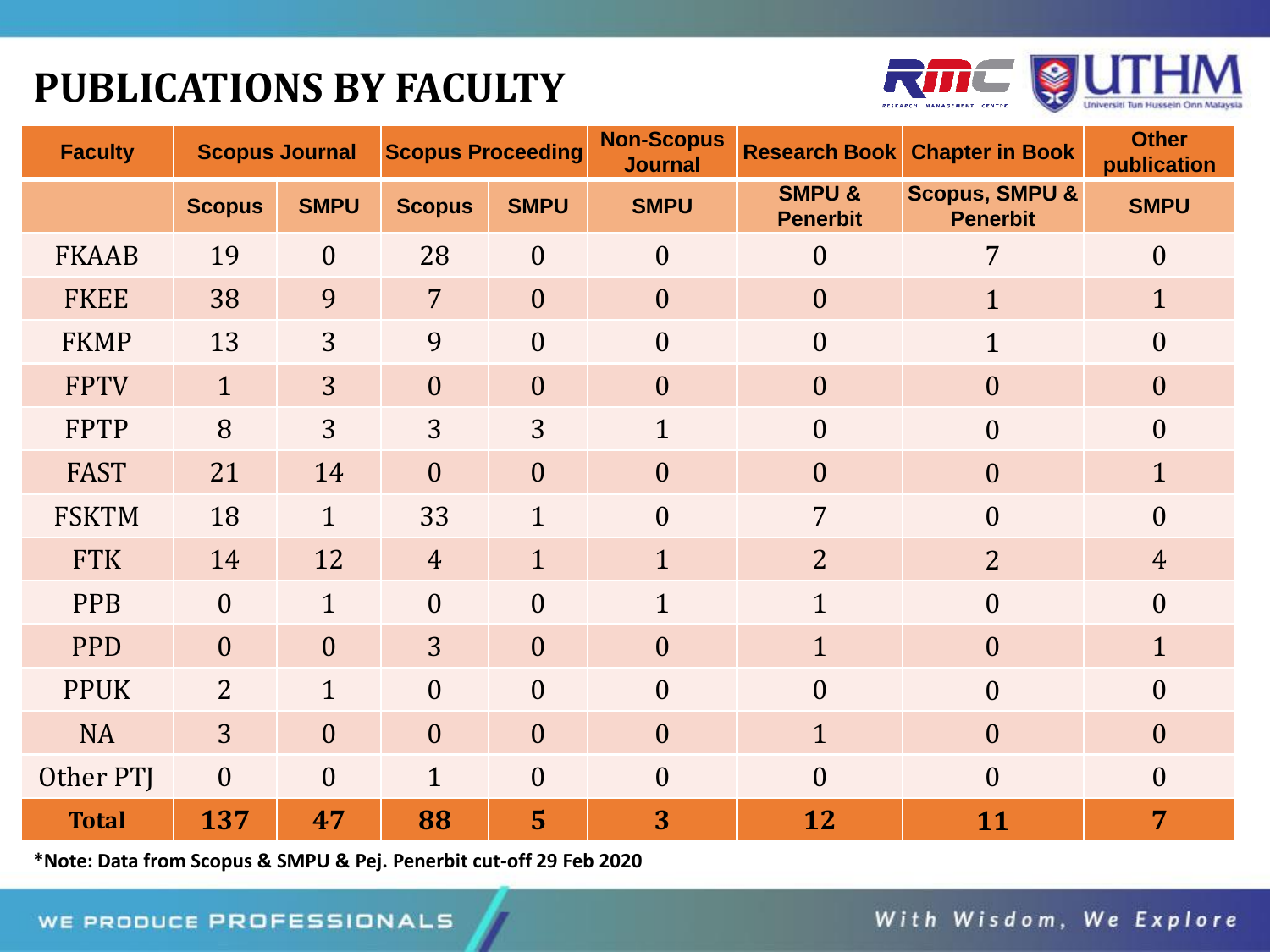## **KPI PUBLICATIONS BY FACULTY**



| <b>Faculty</b> |                          | <b>Scopus Journal</b> |                          | <b>Scopus</b><br><b>Proceeding</b> |            | <b>Non-Scopus</b><br><b>Journal</b> |                | <b>Research Book</b> |            | <b>Chapter in Book Other publication</b> |                |                  |
|----------------|--------------------------|-----------------------|--------------------------|------------------------------------|------------|-------------------------------------|----------------|----------------------|------------|------------------------------------------|----------------|------------------|
|                | <b>KPI</b>               | <b>Achieved</b>       | <b>KPI</b>               | <b>Achieved</b>                    | <b>KPI</b> | <b>Achieved</b>                     | <b>KPI</b>     | <b>Achieved</b>      | <b>KPI</b> | <b>Achieved</b>                          | <b>KPI</b>     | <b>Achieved</b>  |
| <b>FKAAB</b>   | 268                      | 19                    | 64                       | 28                                 | 256        | $\boldsymbol{0}$                    | 26             | $\boldsymbol{0}$     | 102        | $\overline{7}$                           | 13             | $\boldsymbol{0}$ |
| <b>FKEE</b>    | 305                      | 38                    | 74                       | $\overline{7}$                     | 294        | $\mathbf{0}$                        | 29             | $\mathbf{0}$         | 118        | $\mathbf{1}$                             | 15             | $\mathbf{1}$     |
| <b>FKMP</b>    | 320                      | 13                    | 69                       | 9                                  | 274        | $\boldsymbol{0}$                    | 27             | $\boldsymbol{0}$     | 110        | $\mathbf{1}$                             | 14             | $\boldsymbol{0}$ |
| <b>FPTV</b>    | 159                      | $\mathbf{1}$          | 39                       | $\boldsymbol{0}$                   | 156        | $\boldsymbol{0}$                    | 16             | $\boldsymbol{0}$     | 62         | $\boldsymbol{0}$                         | 8              | $\boldsymbol{0}$ |
| <b>FPTP</b>    | 219                      | 8                     | 44                       | 3                                  | 174        | $\mathbf{1}$                        | 17             | $\mathbf{0}$         | 70         | $\mathbf{0}$                             | 9              | $\overline{0}$   |
| <b>FAST</b>    | 158                      | 21                    | 36                       | $\boldsymbol{0}$                   | 144        | $\boldsymbol{0}$                    | 14             | $\boldsymbol{0}$     | 58         | $\mathbf{0}$                             | $\overline{7}$ | $\mathbf{1}$     |
| <b>FSKTM</b>   | 114                      | 18                    | 32                       | 33                                 | 128        | $\boldsymbol{0}$                    | 13             | $\overline{7}$       | 51         | $\mathbf{0}$                             | 6              | $\mathbf{0}$     |
| <b>FTK</b>     | 203                      | 14                    | 61                       | $\overline{4}$                     | 242        | $\mathbf{1}$                        | 24             | $\overline{2}$       | 97         | $\overline{2}$                           | 12             | $\overline{4}$   |
| <b>PPB</b>     | $\overline{\phantom{0}}$ | $\overline{0}$        | $\overline{\phantom{a}}$ | $\mathbf{0}$                       | 34         | $\mathbf{1}$                        | $\overline{3}$ | $\mathbf{1}$         | 14         | $\overline{0}$                           | $\overline{2}$ | $\boldsymbol{0}$ |
| <b>PPD</b>     | $\overline{\phantom{0}}$ | $\overline{0}$        | $\overline{\phantom{a}}$ | $\overline{3}$                     | 170        | $\boldsymbol{0}$                    | 17             | $\mathbf{1}$         | 68         | $\mathbf{0}$                             | 9              | $\mathbf{1}$     |
| <b>PPUK</b>    | 65                       | $\overline{2}$        | 19                       | $\mathbf{0}$                       | 74         | $\boldsymbol{0}$                    | $\overline{7}$ | $\mathbf{0}$         | 30         | $\overline{0}$                           | $\overline{4}$ | $\overline{0}$   |

**\*Note: Data from Scopus & SMPU & Pej. Penerbit cut-off 29 Feb 2020**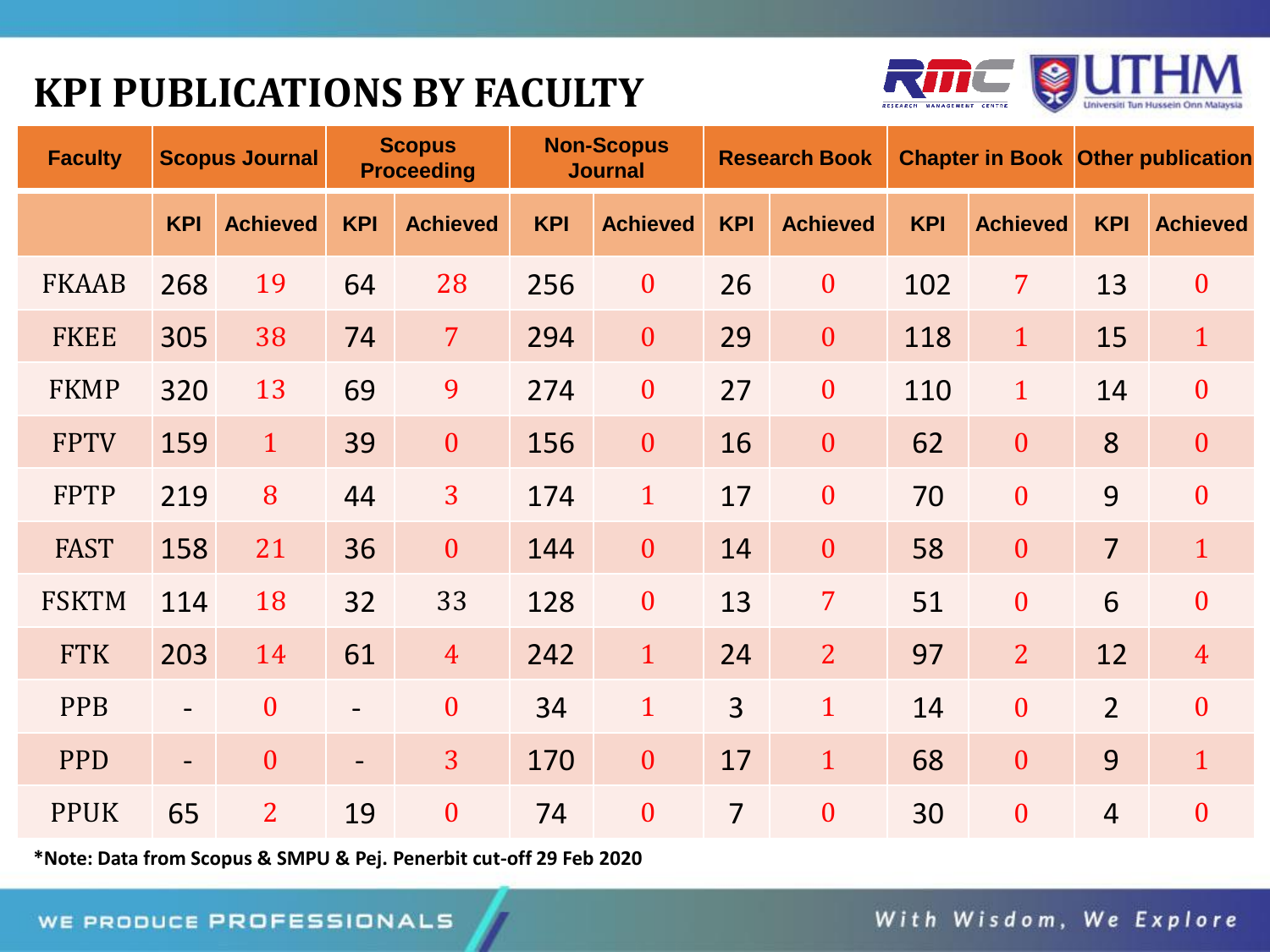

#### **FUNDS BY FACULTY**

| <b>Faculty</b> | <b>National Funds (RM)</b> | <b>International Funds (RM)</b> | <b>Private Funds (RM)</b> |
|----------------|----------------------------|---------------------------------|---------------------------|
| <b>FKAAB</b>   | 0.00                       | 0.00                            | 0.00                      |
| <b>FKEE</b>    | 0.00                       | 0.00                            | 0.00                      |
| <b>FKMP</b>    | 0.00                       | 0.00                            | 0.00                      |
| <b>FPTV</b>    | 0.00                       | 0.00                            | 0.00                      |
| <b>FPTP</b>    | 0.00                       | 0.00                            | 0.00                      |
| <b>FAST</b>    | 0.00                       | 0.00                            | 0.00                      |
| <b>FSKTM</b>   | 0.00                       | 0.00                            | 0.00                      |
| <b>FTK</b>     | 0.00                       | 0.00                            | 0.00                      |
| <b>PPB</b>     | 0.00                       | 0.00                            | 0.00                      |
| <b>PPD</b>     | 0.00                       | 0.00                            | 0.00                      |
| <b>PPUK</b>    | 0.00                       | 0.00                            | 0.00                      |
| <b>Total</b>   | 0.00                       | 0.00                            | 0.00                      |

**\*Note: Data from RMS cut-off 29 Feb 2020**

With Wisdom, We Explore